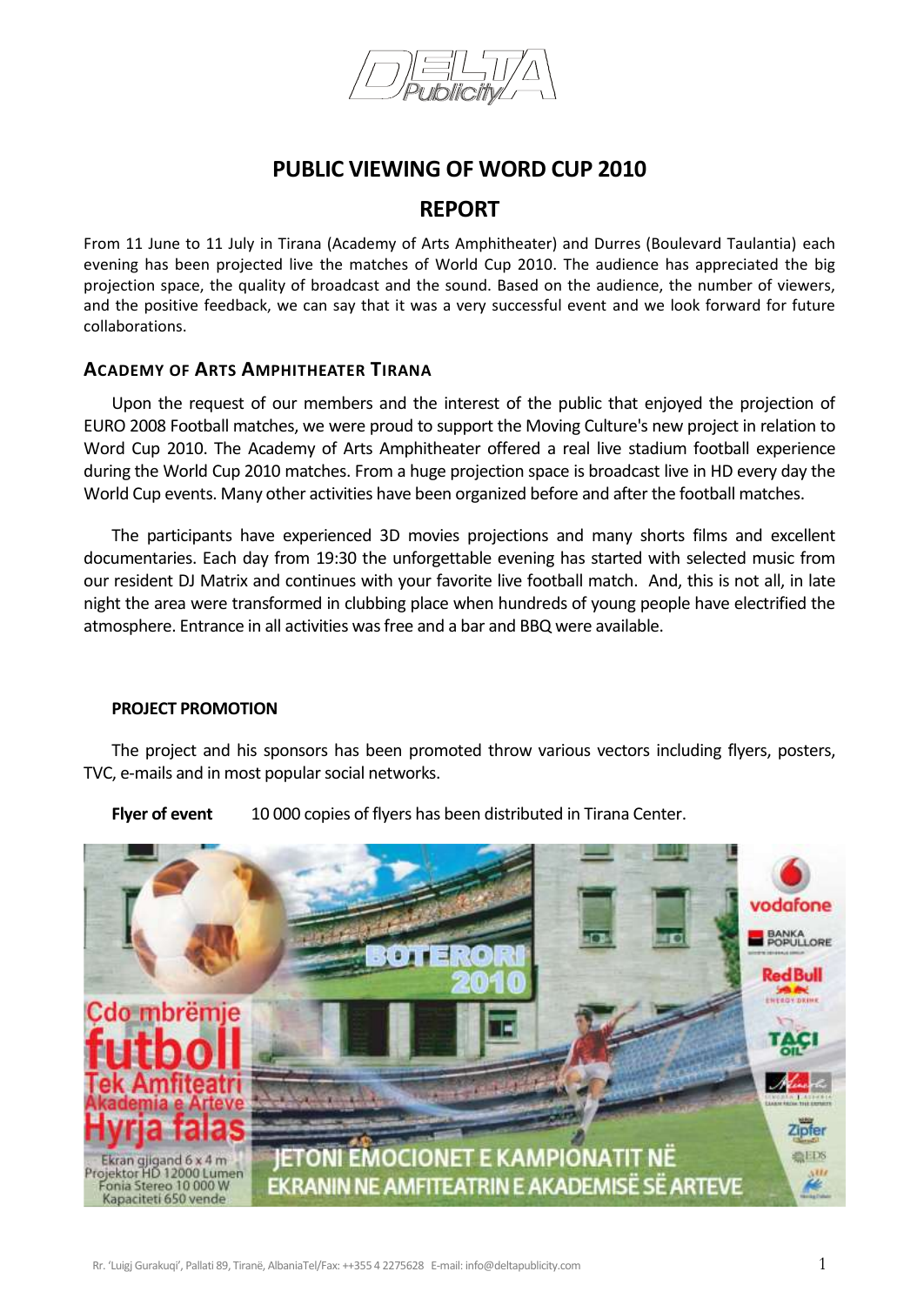#### **POSTERS OF EVENT**

500 COPIES OF POSTER HAS BEEN EXPOSED IN PUBLIC PLACES



#### **PICTURES FROM THE EVENTS**

#### **TV ADVERTISING**

60 TV ads has been broadcasted in NEWS 24 from 20 June to 10 July 2010.



#### **E-MAILS**

Thousand of electronic messages has been send to Moving Culture members and friends data base.

#### **SOCIAL NETWORKS**

Two social networks are used promoting the public view of Word Cup 2010; Facebook and Tagged. From Tagged are achieved 372 active contacts replies and from Facebook 1161 clicks.

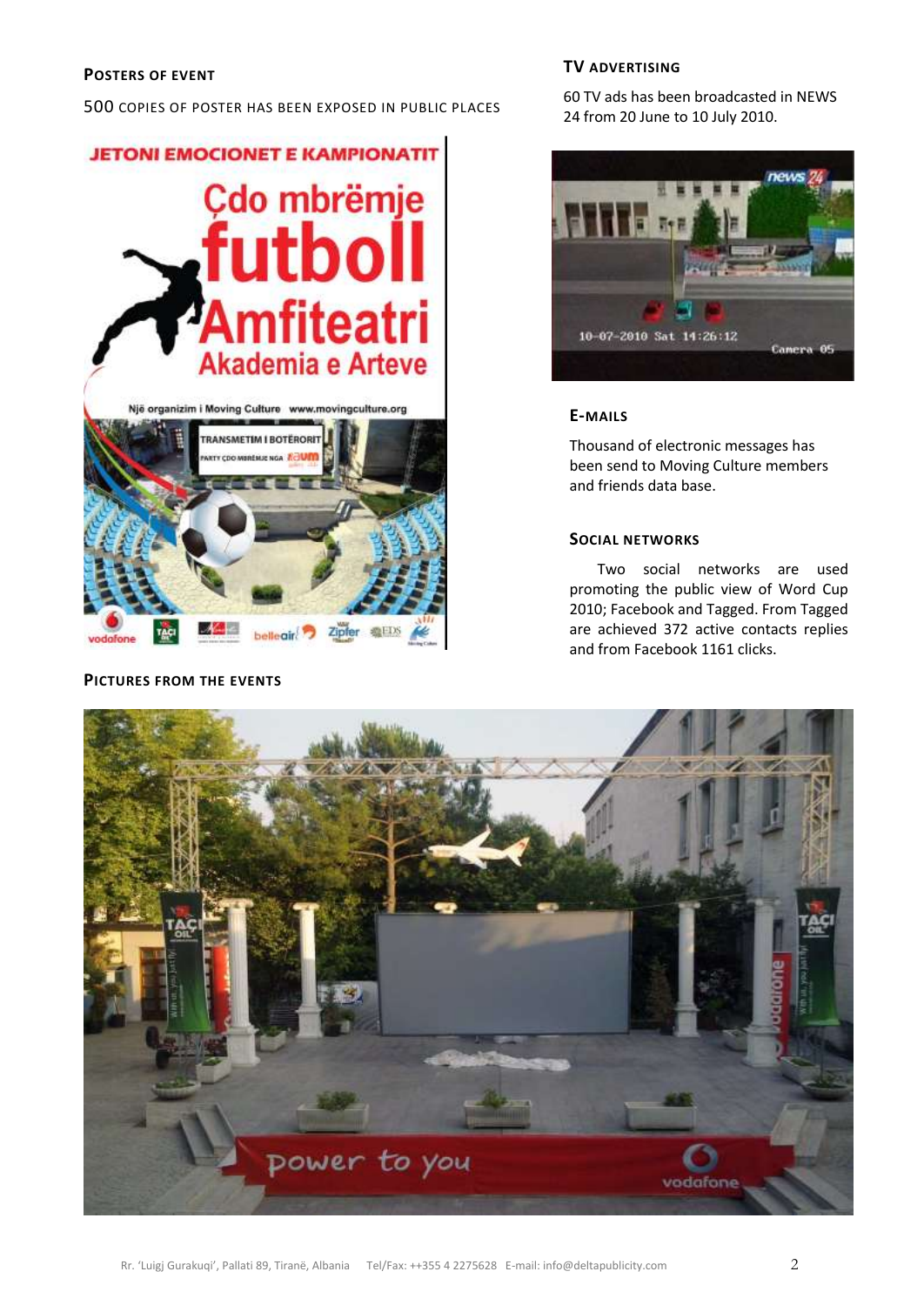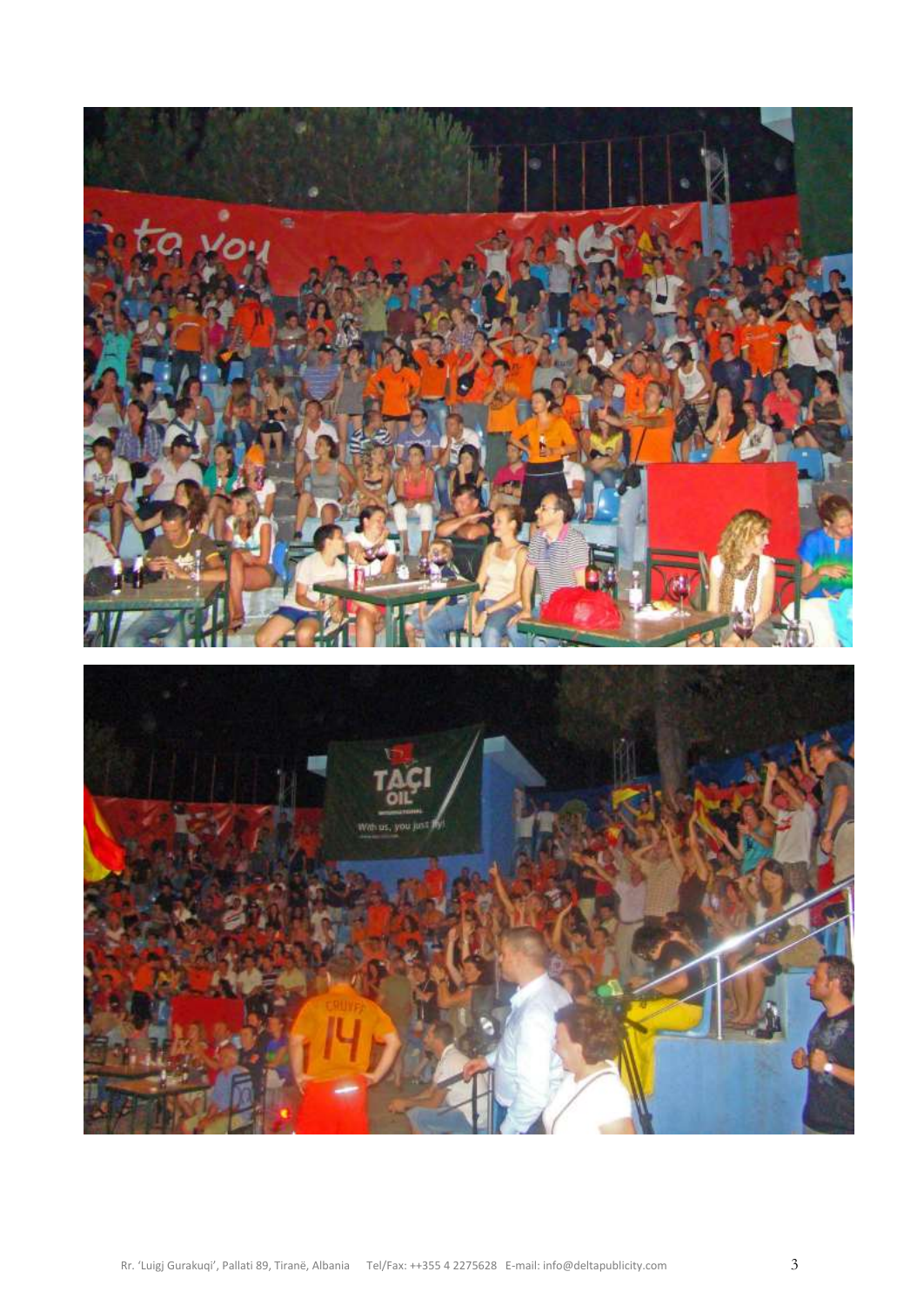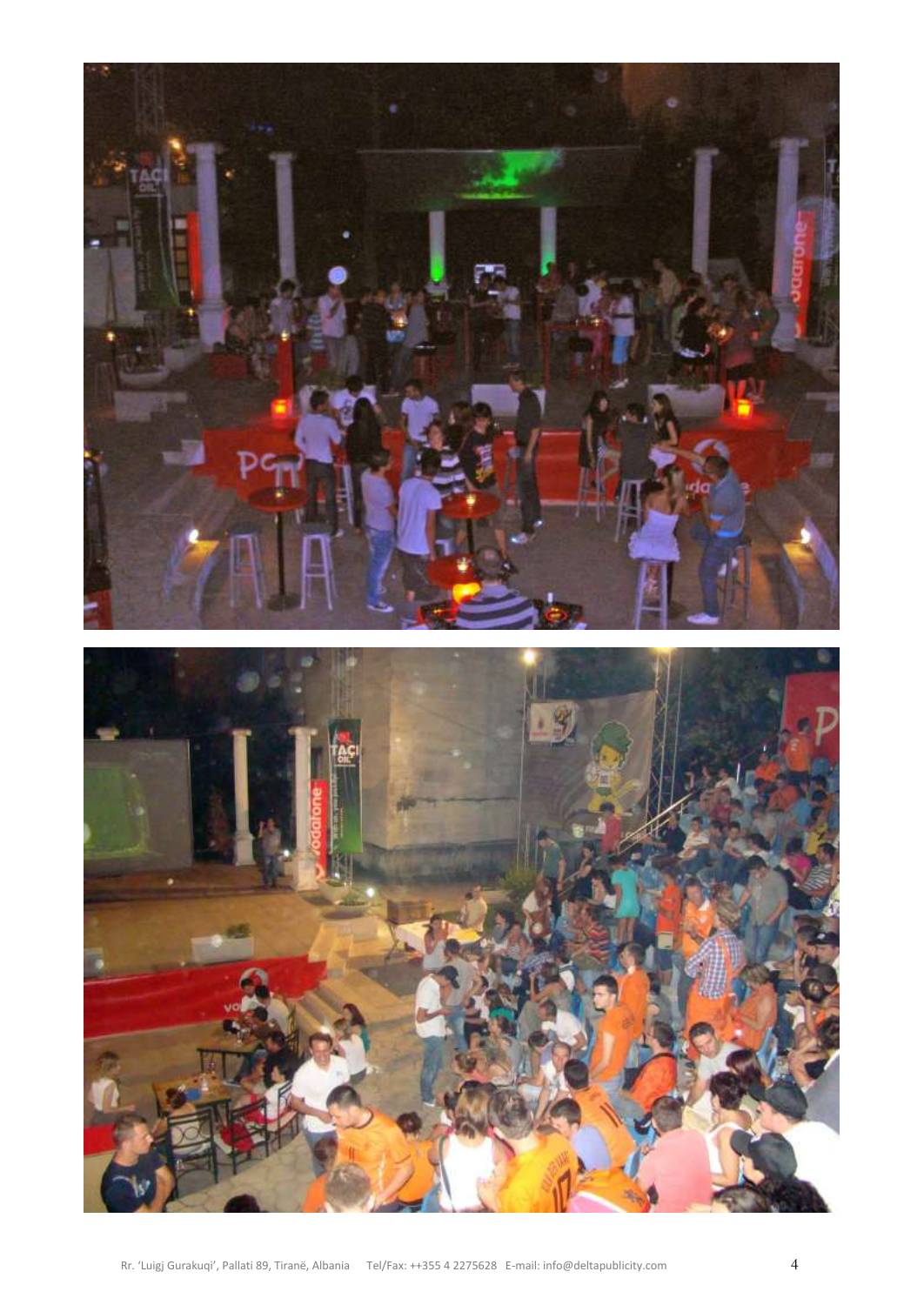



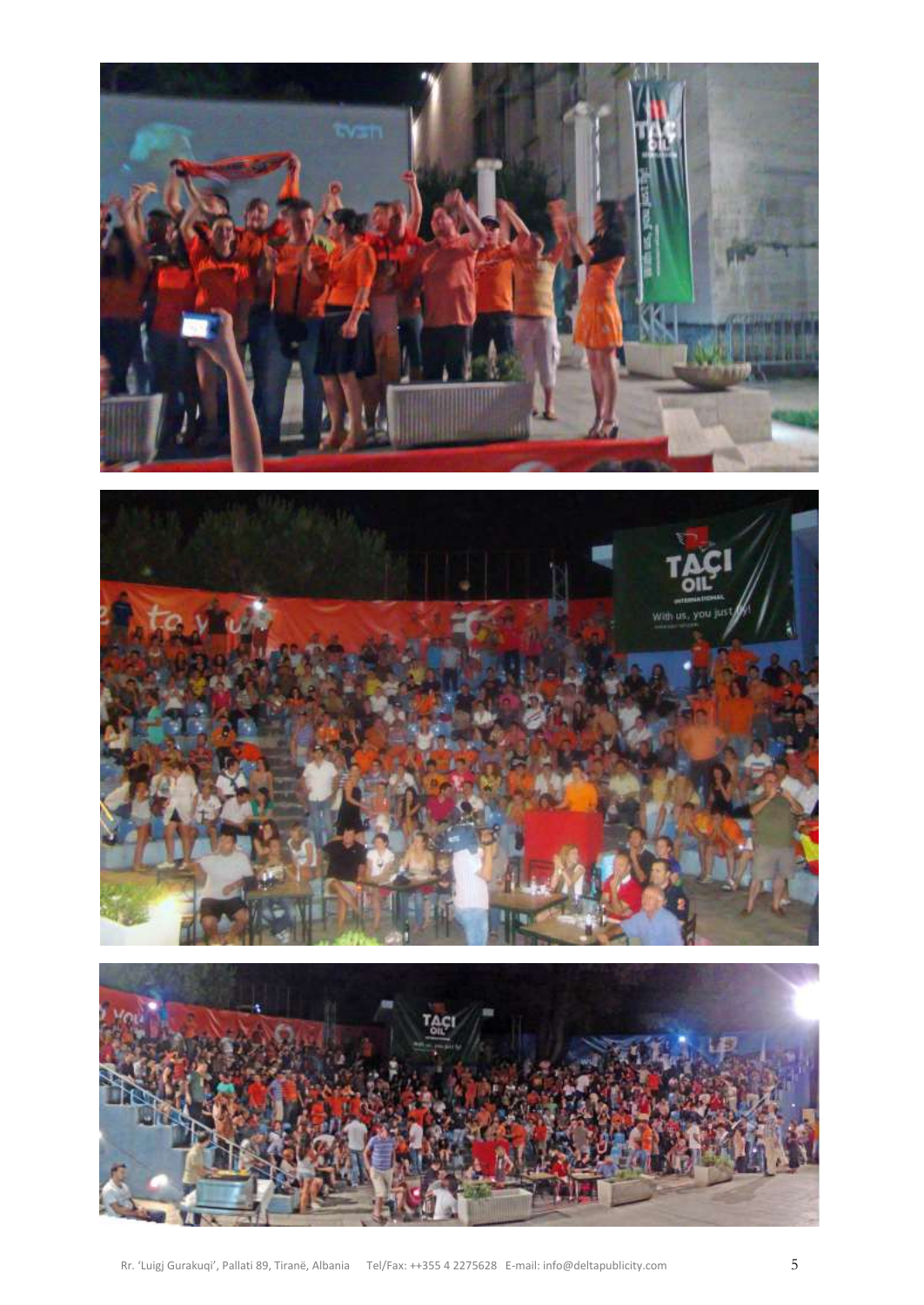### **BOULEVARD TAULANTIA DURRES**

The project in the Taulantia Boulevard is implemented in collaboration with Durres Municipality. The most crowded promenade in Durres is transformed adequately for a true live football stadium experience with World Cup 2010 matches. A huge projection space will broadcast live in HD each day the World Cup events. Many football documentaries and other have been projected before and after football matches.

### **PROJECT PROMOTION**

The project and his sponsors has been promoted throw various vectors including flyers, posters, emails and in most popular social networks.



**Flyer of event** 10 000 copies of flyers has been distributed.

#### **PICTURES FROM THE EVENTS**

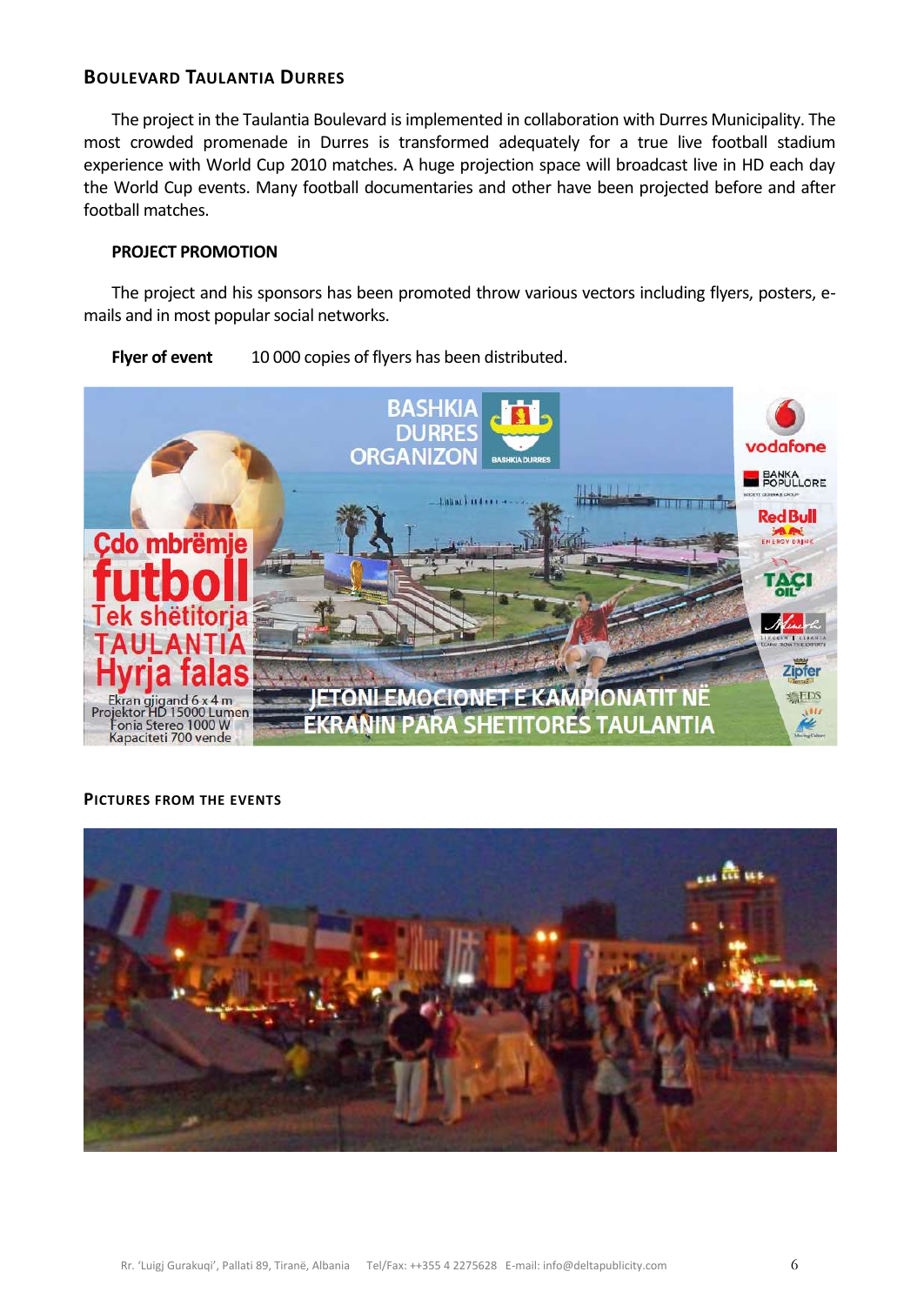



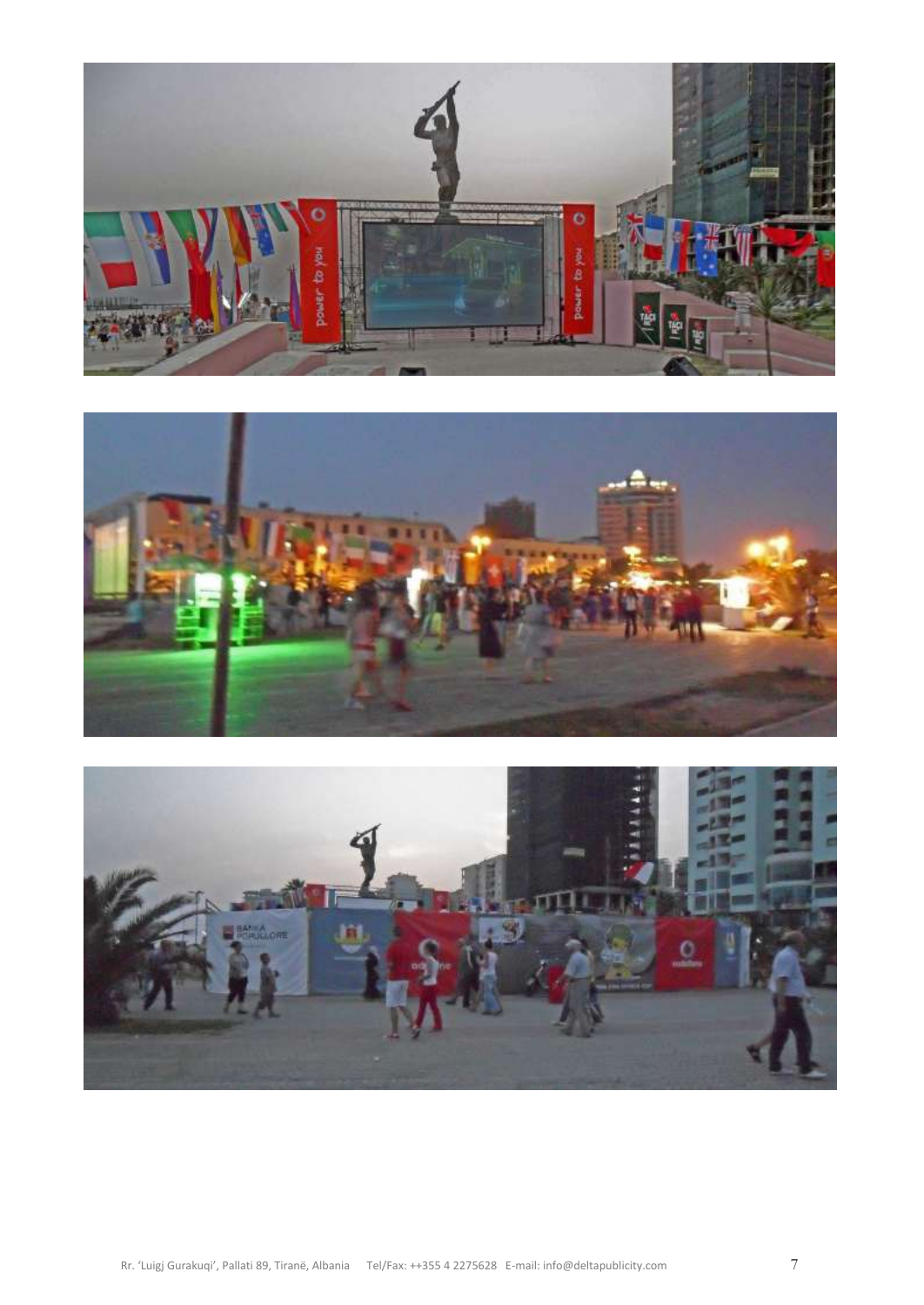



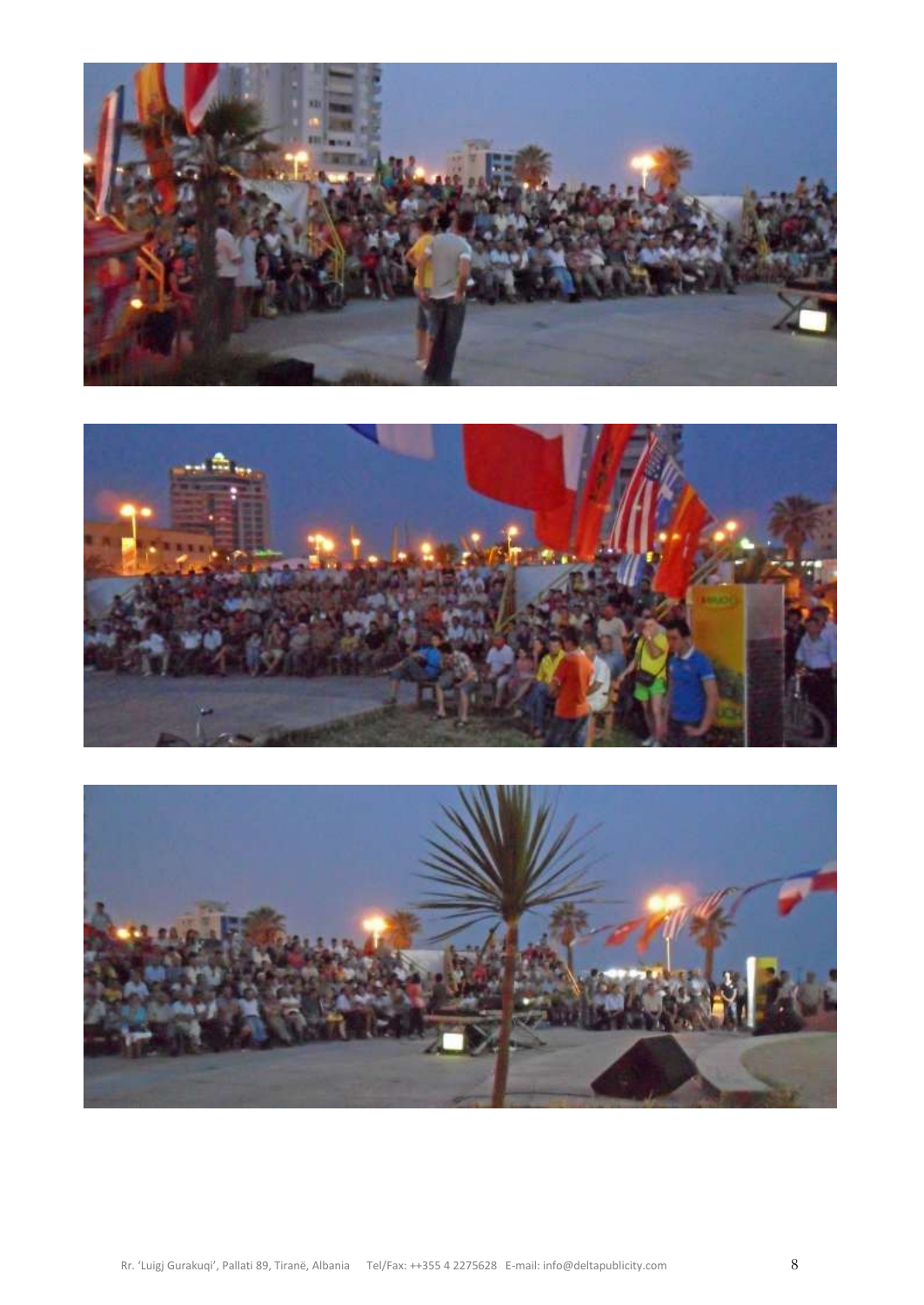

## **PROJECT EFFECTIVENES AND SPONSOR VISIBILITY**

The project is advertised widely and the sponsors were always visible. In the project area 65  $m^2$  of banners are used and exposed in very visible way with sponsors logo and slogans. During all the projection of Word Cup matches 3 sets of TV commercials are broadcasted before, in the break time and after.

Live audience – over 20,000 peoples exposed with visible sponsor's logo banners and TVC projected

### People contacted throw TV

- in News 24 with 60 TVC GRP ≈ 118 % of TV universe
- In Alsat news date 14 June GRP ≈ 5.2 % of TV universe
- In Top Channel news date 12 July GRP ≈ 41 % of TV universe